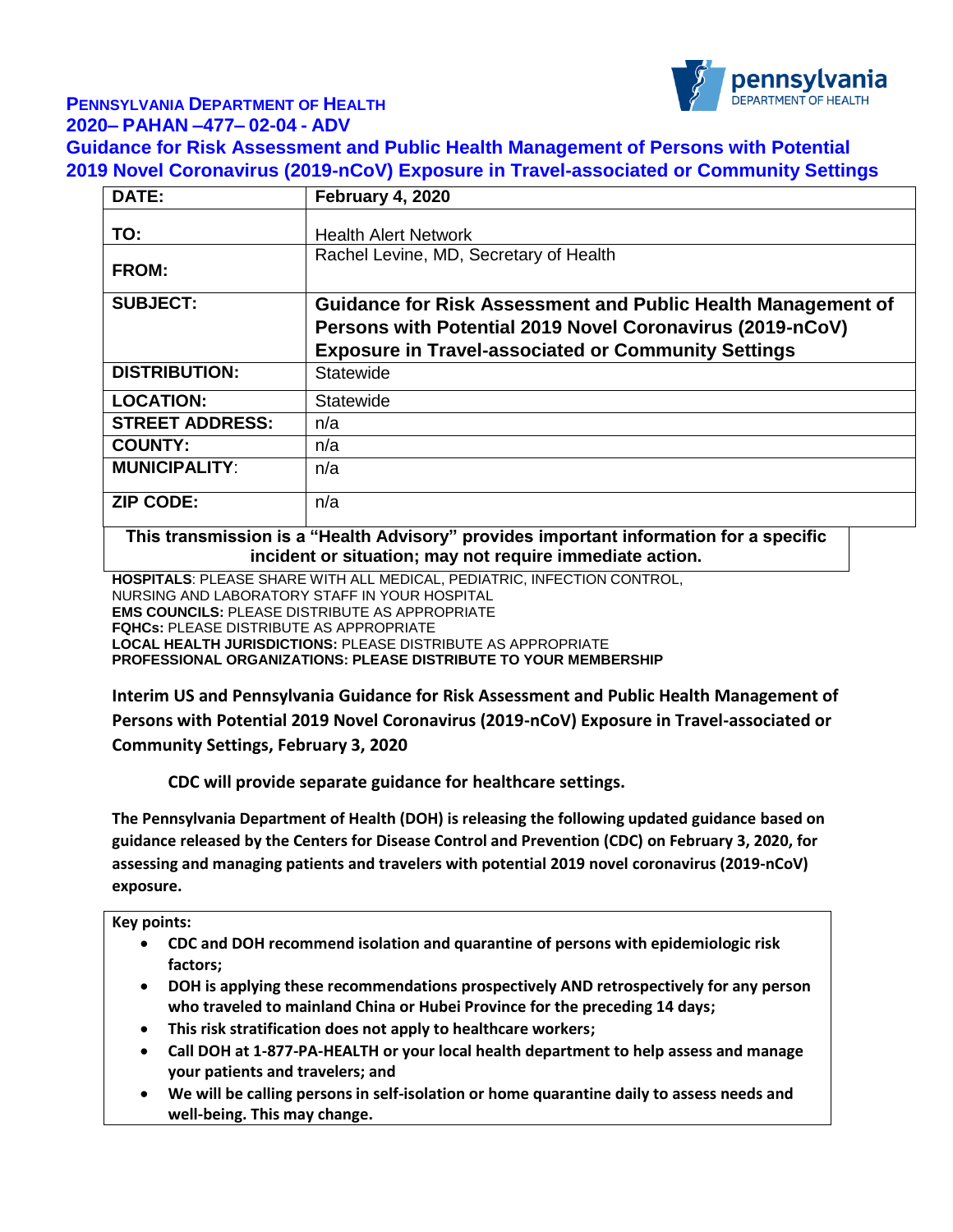#### **Background**

CDC is closely monitoring an outbreak of respiratory illness caused by a novel (new) coronavirus (named by the World Health Organization as "2019-nCoV") that was first detected in Wuhan, Hubei Province, China and which continues to expand. Chinese health officials have reported thousands of infections with 2019-nCoV in China, with the virus reportedly spreading from person-to-person in many parts of that country. Infections with 2019-nCoV, most of them associated with travel from Wuhan, also are being reported in a growing number of [international locations](https://www.cdc.gov/coronavirus/2019-ncov/locations-confirmed-cases.html#map) and the [United States.](https://www.cdc.gov/coronavirus/2019-ncov/cases-in-us.html) Th[e first confirmed](https://www.cdc.gov/media/releases/2020/p0130-coronavirus-spread.html)  [instance of person-to-person spread](https://www.cdc.gov/media/releases/2020/p0130-coronavirus-spread.html) of 2019-nCoV in the United States with this virus was reported on January 30, 2020.

Much is unknown about how 2019-nCoV, a new coronavirus, spreads. Current knowledge is largely based on what is known about similar coronaviruses. Coronaviruses are a large family of viruses that are common in many different species of animals, including camels, cattle, cats and bats. Rarely, animal coronaviruses can infect people and then spread between people such as wit[h SARS,](https://www.cdc.gov/sars/index.html) MERS and now with 2019-nCoV.

Most often, spread from person-to-person happens during close exposure to a person infected with 2019-nCoV. Person-to-person spread is thought to occur mainly via respiratory droplets produced when an infected person coughs, similar to how influenza viruses and other respiratory pathogens spread. These droplets can land in the mouths, noses, or eyes of people who are nearby or possibly be inhaled into the lungs. It is currently unclear if a person can get 2019-nCoV by touching a surface or object that has the virus on it and then touching their own mouth, nose, or possibly their eyes.

#### **Purpose**

CDC created this interim guidance to provide U.S. public health authorities and other partners with a framework for assessing and managing risk of potential exposures to 2019-nCoV and implementing public health actions based on a person's risk level and clinical presentation. Public health actions may include active monitoring or supervision of self-monitoring by public health authorities, or the application of movement restrictions, including isolation and quarantine, when needed to prevent the possible spread of 2019-nCoV in U.S. communities. The recommendations in this guidance apply to U.S. bound travelers and people located in the United States who may have been exposed to 2019-nCoV. CDC acknowledges that state and local jurisdictions may make risk management decisions that differ from those recommended here. However, a harmonized national approach will facilitate smooth coordination and minimize confusion. The guidance may be updated based on the evolving circumstances of the outbreak.

### **Definitions Used in this Guidance**

**Symptoms compatible with 2019-nCoV infection**, for the purpose of these recommendations, include subjective or measured fever, cough, or difficulty breathing.

**Self-observation** means people should remain alert for subjective fever, cough, or difficulty breathing. If they feel feverish or develop cough or difficulty breathing during the self-observation period, they should take their temperature, limit contact with others, and seek health advice by telephone from a healthcare provider or their local health department to determine whether medical evaluation is needed.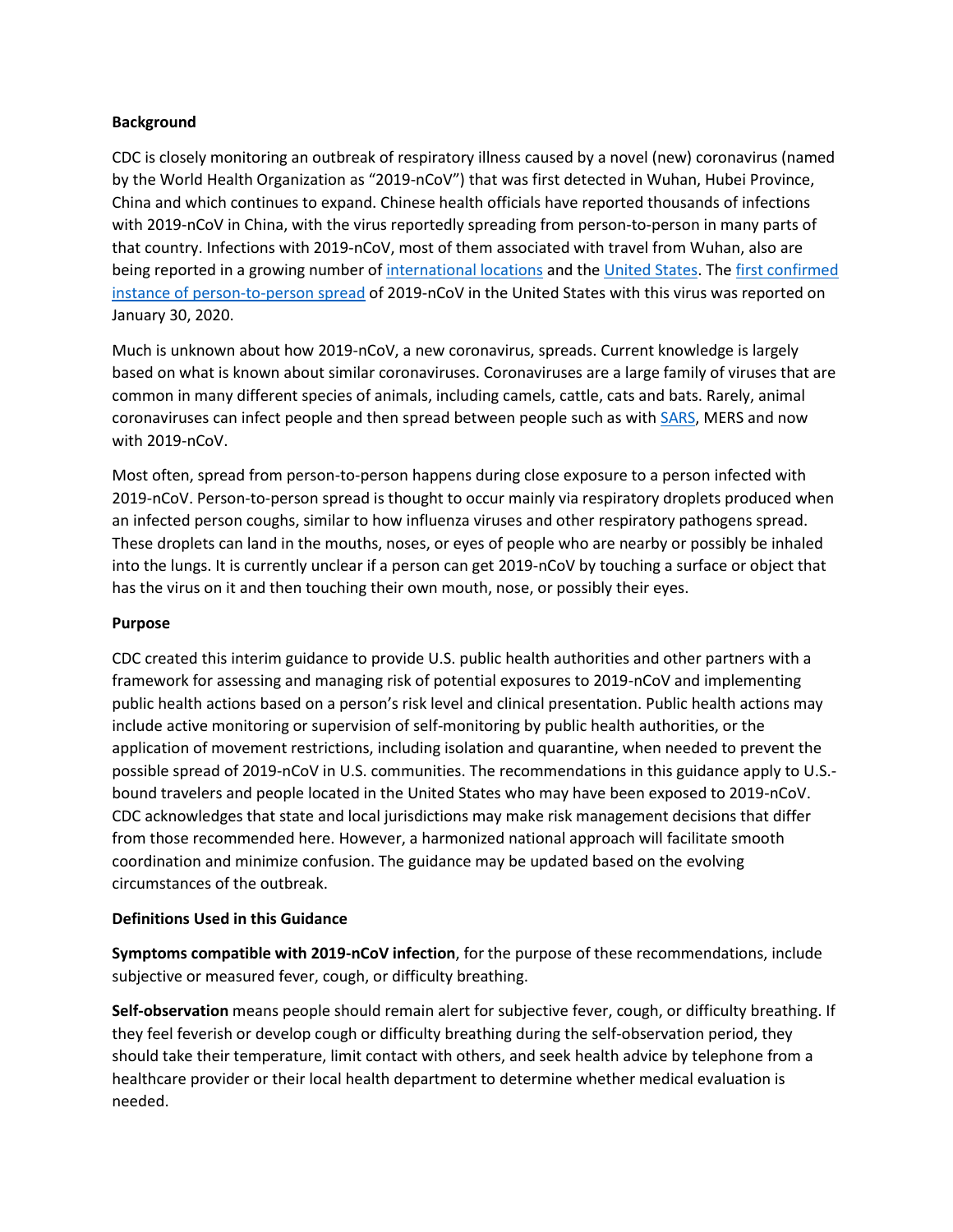**Self-monitoring** means people should monitor themselves for fever by taking their temperatures twice a day and remain alert for cough or difficulty breathing. Anyone on self-monitoring should be provided a plan for whom to contact if they develop fever, cough, or difficulty breathing during the self-monitoring period to determine whether medical evaluation is needed.

**Self-monitoring with delegated supervision** means, for certain occupational groups (e.g., some healthcare or laboratory personnel, airline crew members), self-monitoring with oversight by the appropriate occupational health or infection control program in coordination with the health department of jurisdiction. The occupational health or infection control personnel for the employing organization should establish points of contact between the organization, the self-monitoring personnel, and the local or state health departments with jurisdiction for the location where self-monitoring personnel will be during the self-monitoring period. This communication should result in agreement on a plan for medical evaluation of personnel who develop fever, cough, or difficulty breathing during the self-monitoring period. The plan should include instructions for notifying occupational health and the local public health authority, and transportation arrangements to a pre-designated hospital, if medically necessary, with advance notice if fever, cough, or difficulty breathing occur.

**Self-monitoring with public health supervision** means public health authorities assume the responsibility for oversight of self-monitoring for certain groups of people. CDC recommends that health departments establish initial communication with these people, provide a plan for self-monitoring and clear instructions for notifying the health department before the person seeks health care if they develop fever, cough, or difficulty breathing, and as resources allow, check in intermittently with these people over the course of the self-monitoring period. If travelers for whom public health supervision is recommended are identified at a U.S. port of entry, CDC will notify state and territorial health departments with jurisdiction for the travelers' final destinations.

**Active monitoring** means that the state or local public health authority assumes responsibility for establishing regular communication with potentially exposed people to assess for the presence of fever, cough, or difficulty breathing. For people with high-risk exposures, CDC recommends this communication occurs at least once each day. The mode of communication can be determined by the state or local public health authority and may include telephone calls or any electronic or internet-based means of communication.

## **Close contact** is defined as in CDC's [Interim Guidance for Healthcare Professionals.](https://www.cdc.gov/coronavirus/2019-nCoV/hcp/clinical-criteria.html)

**Public health orders** are legally enforceable directives issued under the authority of a relevant federal, state, or local entity that, when applied to a person or group, may place restrictions on the activities undertaken by that person or group, potentially including movement restrictions or a requirement for monitoring by a public health authority, for the purposes of protecting the public's health. Federal, state, or local public health orders may be issued to enforce isolation, quarantine or conditional release. The list of [quarantinable communicable diseases](https://www.cdc.gov/quarantine/aboutlawsregulationsquarantineisolation.html) for which federal public health orders are authorized is defined by Executive Order and includes "severe acute respiratory syndromes." 2019-nCoV meets the definition for "severe acute respiratory syndromes" as set forth in Executive Order 13295, as amended by Executive Order 13375 and 13674, and, therefore, is a federally quarantinable communicable disease.

**Isolation** means the separation of a person or group of people known or reasonably believed to be infected with a communicable disease and potentially infectious from those who are not infected to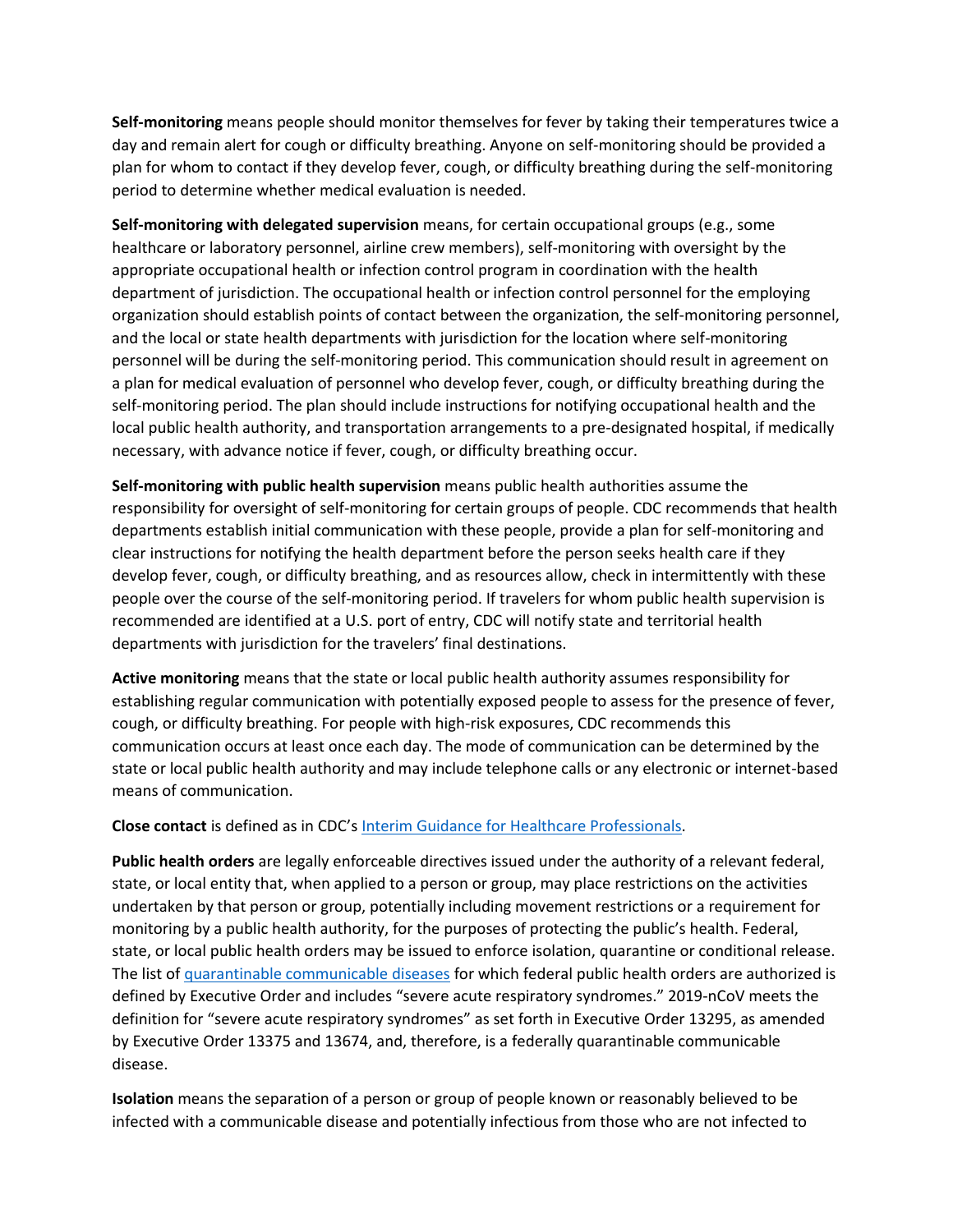prevent spread of the communicable disease. Isolation for public health purposes may be voluntary or compelled by federal, state, or local public health order.

**Quarantine** in general means the separation of a person or group of people reasonably believed to have been exposed to a communicable disease but not yet symptomatic, from others who have not been so exposed, to prevent the possible spread of the communicable disease.

**Conditional release** defines a set of legally enforceable conditions under which a person may be released from more stringent public health movement restrictions, such as quarantine in a secure facility. These conditions may include public health supervision through in-person visits by a health official or designee, telephone, or any electronic or internet-based means of communication as determined by the CDC Director or state or local health authority. A conditional release order may also place limits on travel or require that a person self-quarantine at home.

**Controlled travel** involves exclusion from long-distance commercial conveyances (e.g., aircraft, ship, train, bus). For people subject to active monitoring, any long-distance travel should be coordinated with public health authorities to ensure uninterrupted monitoring. Air travel is not allowed by commercial flight but may occur via approved noncommercial air transport. CDC may use public health orders or federal public health travel restrictions to enforce controlled travel. CDC also has the authority to issue travel permits to define the conditions of interstate travel within the United States for people under certain public health orders or if other conditions are met.

**Social distancing** means remaining out of public places where close contact with others may occur (e.g., shopping centers, movie theaters, stadiums ), workplaces (unless the person works in an office space that allows distancing from others), schools and other classroom settings, and local public conveyances (e.g., bus, subway, taxi, ride share) for the duration of the potential incubation period unless presence in such locations is approved by the state or local health department.

### **Exposure Risk Categories**

**These categories should be considered interim and subject to change.**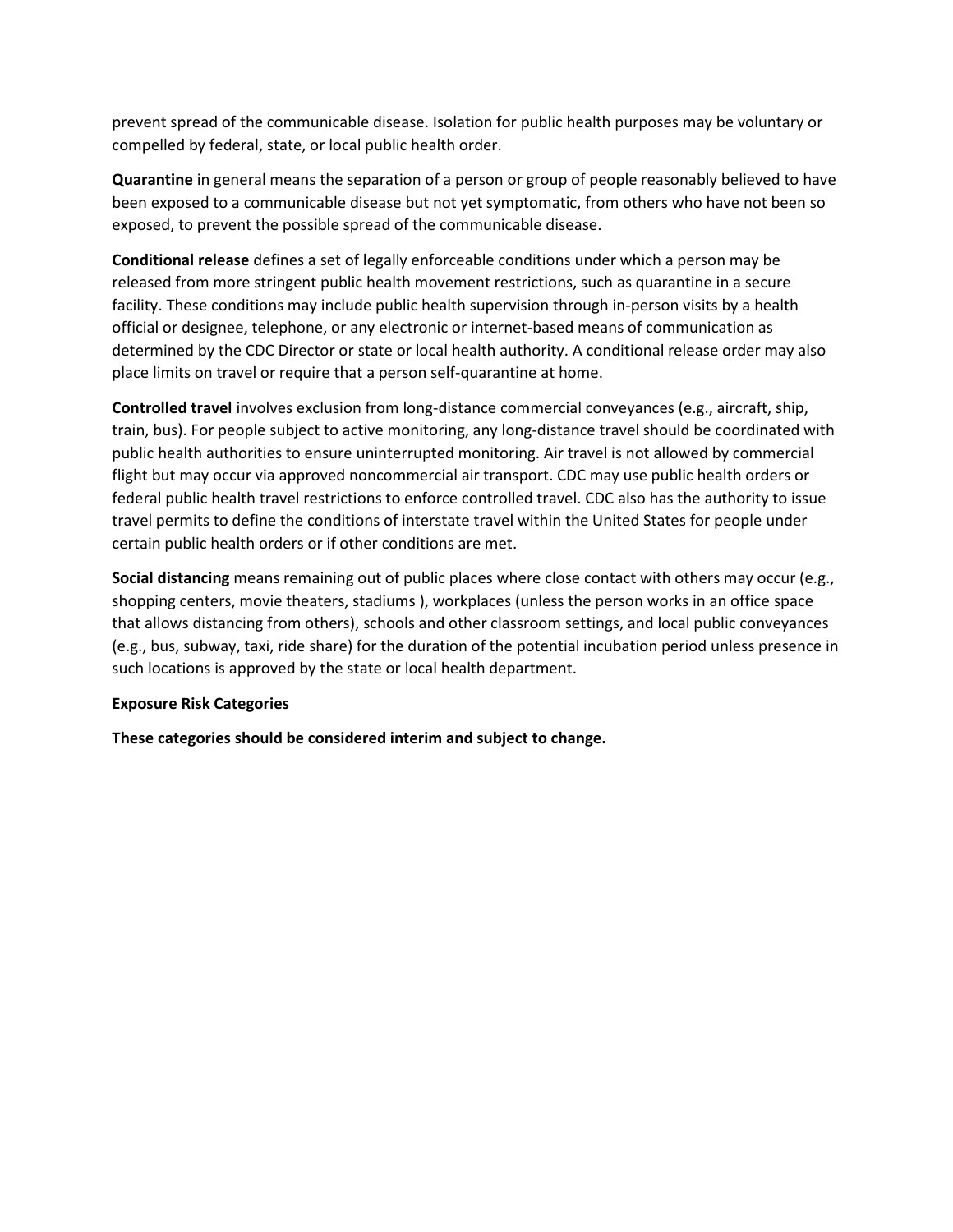

Sample seating chart for a 2019-nCoV aircraft contact investigation showing risk levels based on distance from the infected traveler.

CDC has established the following exposure risk categories to help guide optimal public health management of people following potential 2019-nCoV exposure. These categories may not cover all potential exposure scenarios and should not replace an individual assessment of risk for the purpose of clinical decision making or individualized public health management. Any public health decisions that place restrictions on a person's or group's movements or impose specific monitoring requirements should be based on an assessment of risk for the person or group.

These risk levels apply to travel-associated and community settings. CDC will provide separate guidance for healthcare settings.

All exposures apply to the 14 days prior to assessment and recommendations apply until 14 days after the exposure event.

### **High Risk**

- Living in the same household as, being an intimate partner of, or providing care in a nonhealthcare setting (such as a home) for a person with symptomatic laboratory-confirmed 2019-nCoV infection *without using recommended precautions* for [home care](https://www.cdc.gov/coronavirus/2019-ncov/hcp/guidance-home-care.html) and [home isolation](https://www.cdc.gov/coronavirus/2019-ncov/hcp/guidance-prevent-spread.html)
	- o The same risk assessment applies for the above-listed exposures to a person diagnosed clinically with 2019-nCoV infection outside of the United States who did not have laboratory testing.
- **•** Travel from Hubei Province, China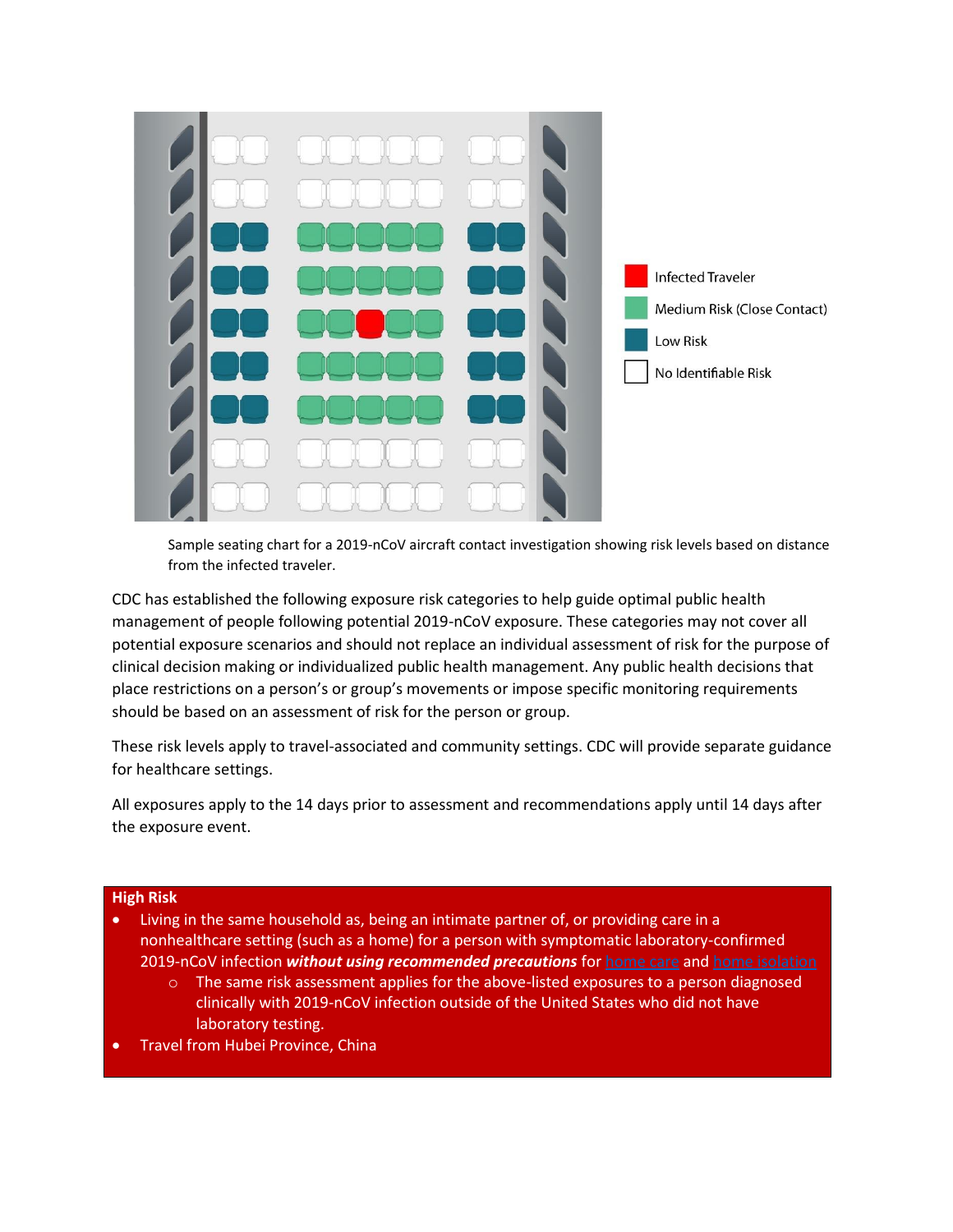#### **Medium Risk**

- Close contact with a person with symptomatic laboratory-confirmed 2019-nCoV infection, and not having any exposures that meet a high-risk definition.
	- $\circ$  The same risk assessment applies for close contact with a person diagnosed clinically with 2019-nCoV infection outside of the United States who did not have laboratory testing.
	- $\circ$  On an aircraft, being seated within six feet (two meters) of a traveler with symptomatic laboratory-confirmed 2019-nCoV infection; this distance correlates approximately with two seats in each direction (refer to graphic above).
- Living in the same household as, an intimate partner of, or caring for a person in a nonhealthcare setting (such as a home) to a person with symptomatic laboratory-confirmed 2019-nCoV infection *while consistently using recommended precautions* fo[r home care](https://www.cdc.gov/coronavirus/2019-ncov/hcp/guidance-home-care.html) and [home isolation.](https://www.cdc.gov/coronavirus/2019-ncov/hcp/guidance-prevent-spread.html)
- Travel from mainland China outside Hubei Province AND not having any exposures that meet a high-risk definition.

#### **Low Risk**

 Being in the same indoor environment (e.g., a classroom, a hospital waiting room) as a person with symptomatic laboratory-confirmed 2019-nCoV infection for a prolonged period of time but not meeting the definition of close contact. On an aircraft, being seated within two rows of a traveler with symptomatic laboratory-confirmed 2019-nCoV infection but not within six feet (two meters) (refer to graphic above) AND not having any exposures that meet a medium- or a highrisk definition (refer to graphic above).

#### **No Identifiable Risk**

 Interactions with a person with symptomatic laboratory-confirmed 2019-nCoV infection that do not meet any of the high-, medium- or low-risk conditions above, such as walking by the person or being briefly in the same room.

### **Recommendations for Exposure Risk Management**

State and local authorities have primary jurisdiction for isolation and other public health orders within their respective jurisdictions. Federal public health authority primarily extends to international arrivals at ports of entry and to preventing interstate communicable disease threats.

CDC recognizes that decisions and criteria to use such public health measures may differ by jurisdiction. Consistent with principles of federalism, state and local jurisdictions may choose to make decisions about isolation, other public health orders, and monitoring that provide a greater level of public health protection than recommended in federal guidance.

The issuance of a public health order should be considered in the context of other less restrictive means that could accomplish the same public health goals. People under public health orders must be treated with respect, fairness and compassion, and public health authorities should take steps to reduce the potential for stigma (e.g., through outreach to affected communities, public education campaigns). Considerable, thoughtful planning by public health authorities is needed to implement public health orders properly. Specifically, measures must be in place to provide shelter, food, water and other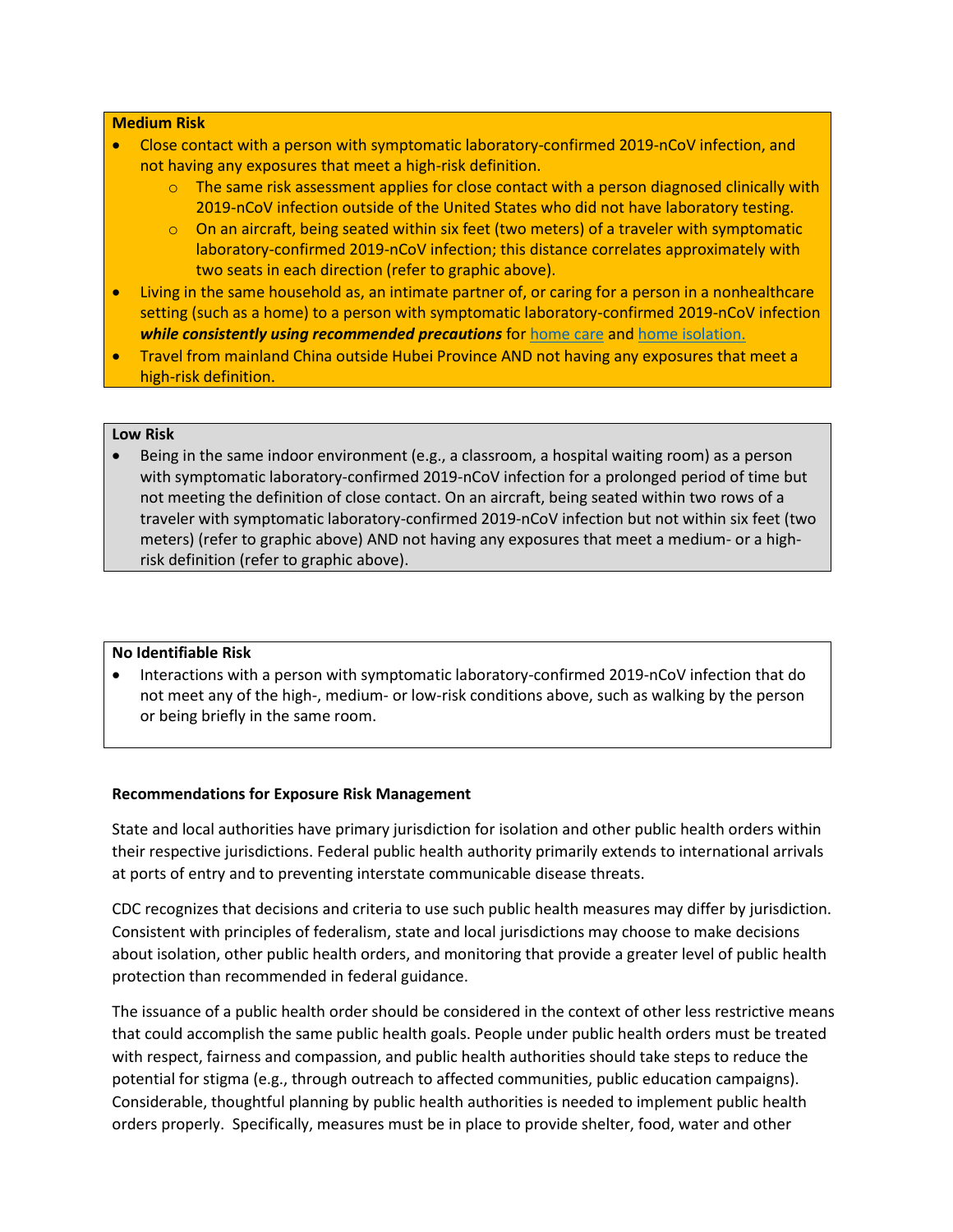necessities for people whose movement is restricted under public health orders, and to protect their dignity and privacy.

CDC's recommendations for management of people with potential exposure to 2019-nCoV, including monitoring and the application of travel or movement restrictions, are summarized in the Table below.

Additional recommendations in specific groups or settings are provided below.

## **Travelers from China**

Travelers who have been in Hubei Province in the previous 14 days are reasonably believed to have a high risk of exposure to 2019-nCoV based on the scope and magnitude of the epidemic in those areas. These travelers should be managed as having high-risk exposure.

For most travelers from areas of mainland China outside Hubei province, the exposure risk is unknown but believed to be lower than those from Hubei Province. Travelers with known exposures to a laboratory-confirmed case of 2019-nCoV should be managed according to the risk level as defined above. CDC has assigned a medium-risk level to travelers from mainland China outside Hubei Province who have no known high-risk exposures, with recommendations for public health management as provided in the Table below.

In general, these geographic exposures do not apply to travelers who only transited through an airport.

### **Airline Crew**

Crew members who are based in the United States and who have been on layovers in mainland China outside Hubei Province within the previous 14 days, and who have no known exposure to persons with 2019-nCoV, are assessed as low risk. These crew members should self-monitor under the supervision of the airline's occupational health program in coordination with the health department of jurisdiction for the crew member's residence in the United States. These crew members have no movement restrictions while in the United States and may continue to work on commercial flights as long as they remain asymptomatic. This recommendation is based on U.S.-based airline crew having limited interaction with the local population in China during a typical layover. If they develop fever, cough, or difficulty breathing, crew members should self-isolate and be excluded from work on commercial flights immediately until cleared by public health authorities. Airlines have the authority to choose to adopt occupational health policies for their own employees that exceed CDC recommendations.

Crew members who are based in mainland China outside Hubei Province and who are in the United States for layovers are assessed as medium risk. These crew members should self-monitor under the supervision of the airline's occupational health program. These crew members are also recommended to remain in their hotels, limit activities in public, practice social distancing and avoid congregate settings while in the United States. The airline should coordinate with the health department of jurisdiction for the airport to establish a plan for managing crew members identified as symptomatic while in the United States. If they develop fever, cough, or difficulty breathing, crew members should self-isolate and be excluded from work on commercial flights immediately until cleared by public health authorities. Airlines have the authority to adopt occupational health policies that exceed CDC recommendations for their own employees.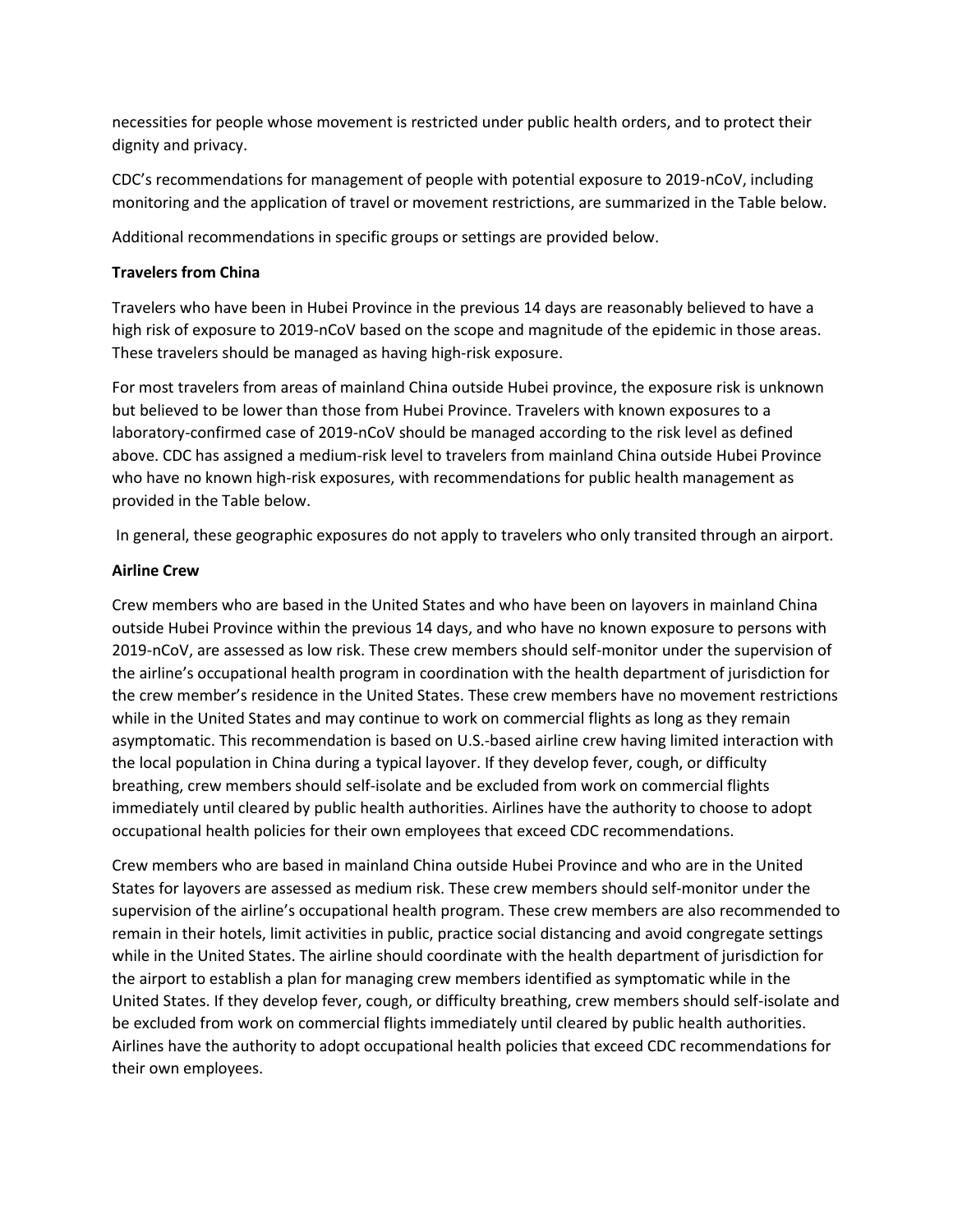Crew members who are based in countries other than the United States or mainland China are assessed as low risk. These crew members should be managed as for U.S.-based crew members. In this circumstance, the U.S. health department responsible for the airport has jurisdiction.

## **People with confirmed 2019-nCoV infection and symptomatic Patients Under Investigation for 2019 nCoV infection**

People with confirmed 2019-nCoV infection should remain in isolation, either at home or in a healthcare facility as determined by clinical status, until they are determined by state or local public health authorities in coordination with CDC to be no longer infectious. The location of isolation will be determined by public health authorities and isolation may be compelled by public health order, if necessary. Local or long-distance travel is permitted only by medical transport (e.g., ambulance or air medical transport) or private vehicle. Isolation and travel restrictions are removed upon determination by public health authorities that the person is no longer considered to be infectious. Symptomatic people who meet CDC's definition of [Patients Under Investigation](https://www.cdc.gov/coronavirus/2019-nCoV/hcp/clinical-criteria.html) (PUI) should be evaluated by healthcare providers in conjunction with local health authorities. PUIs awaiting results of [rRT-PCR](https://www.cdc.gov/coronavirus/2019-nCoV/lab/index.html)  [testing](https://www.cdc.gov/coronavirus/2019-nCoV/lab/index.html) for 2019-nCoV should remain in isolation at home or in a healthcare facility until their test results are known. Depending on the clinical suspicion of 2019-nCoV infection, PUIs for whom an initial rRT-PCR test is negative may be candidates for removal of any isolation and travel restrictions specific to symptomatic people, but any restrictions for asymptomatic people according to the assigned risk level should still apply. Management decisions of PUIs who are not tested should be made on a case-by-case basis, using available epidemiologic and clinical information, in conjunction with guidance in this document.

# **Table: Summary of CDC Recommendations for Management of Persons with Potential 2019-nCoV Exposure by Risk Level and Symptoms**

The public health actions recommended below apply to people who have been determined to have at least some risk for 2019-nCoV infection. If people who are being managed as asymptomatic exposed people develop signs or symptoms compatible with 2019-nCoV infection, they should be moved immediately into the symptomatic category and be managed according to the recommendations for symptomatic people in the applicable risk level.

**Note**: These risk levels apply to travel-associated and community settings. CDC will provide separate guidance for healthcare settings. For recommendations for airline crew, see section above.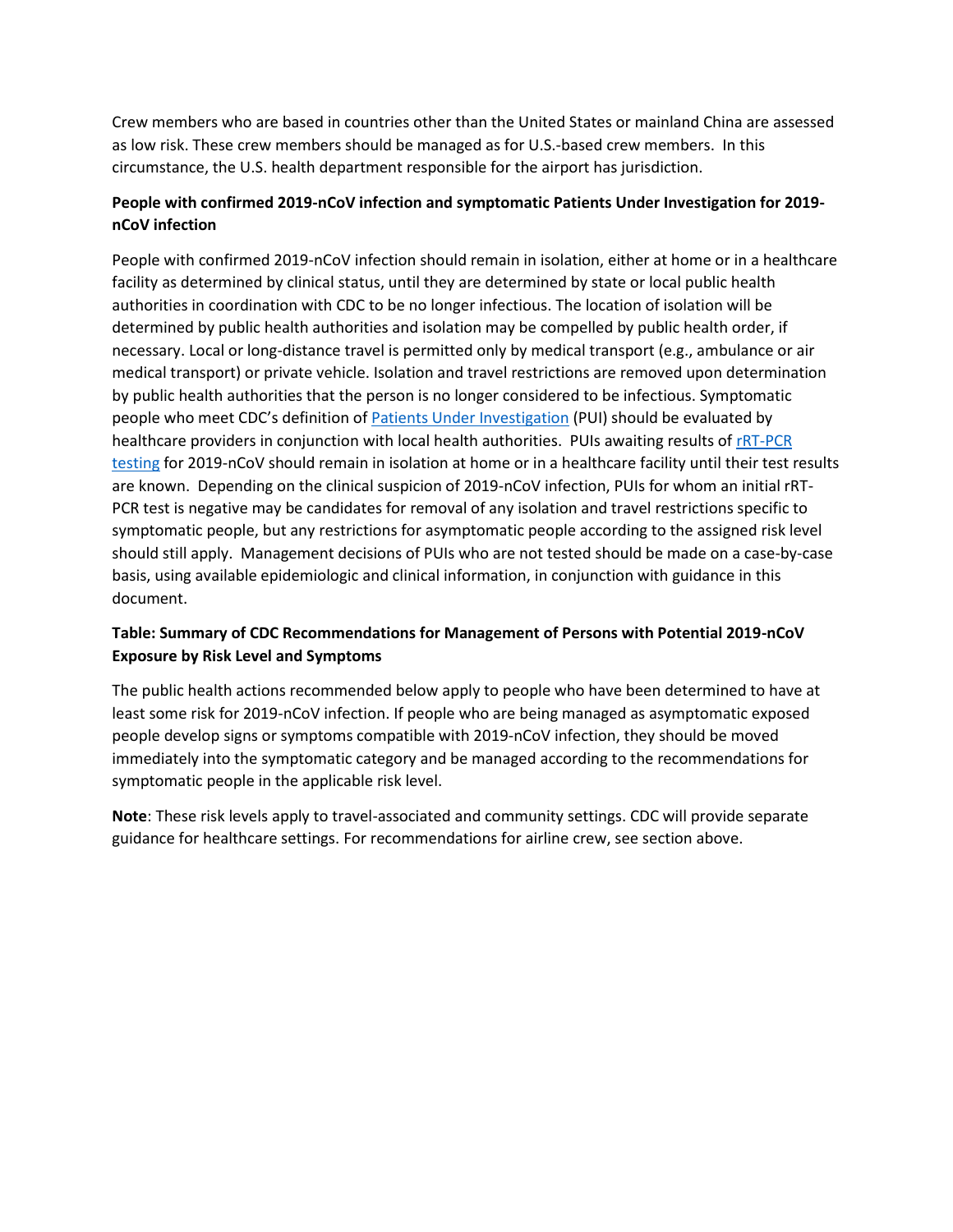Table: Summary of CDC Recommendations for Management of Persons with Potential 2019-nCoV Exposure by Risk Level and Symptoms

# **SYMPTOMATIC[1](https://www.cdc.gov/coronavirus/2019-ncov/php/risk-assessment.html#foot01)**

| <b>Risk</b>                       | <b>Movement</b><br><b>Restrictions and</b><br><b>Category Public Activities</b>   | <b>Medical Evaluation</b>                                                                                                                                                                                                                                                                                                                                                                                                  | <b>Travel</b>                                                                                                                                                                                                 |
|-----------------------------------|-----------------------------------------------------------------------------------|----------------------------------------------------------------------------------------------------------------------------------------------------------------------------------------------------------------------------------------------------------------------------------------------------------------------------------------------------------------------------------------------------------------------------|---------------------------------------------------------------------------------------------------------------------------------------------------------------------------------------------------------------|
|                                   | High risk   Immediate<br>isolation.                                               | Medical evaluation is recommended;<br>diagnostic testing for 2019-nCoV<br>should be guided by CDC's PUI<br>definition but is recommended for<br>symptomatic people with a known<br>high-risk exposure.<br>If medical evaluation is needed, it<br>should occur with pre-notification to<br>the receiving HCF and EMS, if EMS<br>transport indicated, and with all<br>recommended infection control<br>precautions in place. | Controlled; air travel only via air<br>medical transport. Local travel is<br>only allowed by medical transport<br>(e.g., ambulance) or private vehicle<br>while symptomatic person is<br>wearing a face mask. |
| Medium<br>risk                    | Immediate<br>isolation.                                                           | Medical evaluation and care should be Controlled; air travel only via<br>guided by clinical presentation;<br>diagnostic testing for 2019-nCoV<br>should be guided by CDC's PUI<br>definition<br>If medical evaluation is needed, it<br>should occur with pre-notification to<br>the receiving HCF and EMS, if EMS<br>transport indicated, and with all<br>recommended infection control<br>precautions in place.           | approved air medical transport.<br>Local travel is only allowed by<br>medical transport (e.g., ambulance)<br>or private vehicle while symptomatic<br>person is wearing a face mask.                           |
| Low risk                          | to avoid contact<br>with others and<br>public activities<br>while<br>symptomatic. | Recommendation Person should seek health advice to<br>determine if medical evaluation is<br>needed. If sought, medical evaluation conveyances or local public<br>and care should be guided by clinical<br>presentation; diagnostic testing for<br>2019-nCoV should be guided by<br>CDC's PUI definition                                                                                                                    | Recommendation to not travel on<br>long-distance commercial<br>transport while symptomatic                                                                                                                    |
| No<br>known<br>risk $\frac{2}{3}$ | No restriction                                                                    | Routine medical care                                                                                                                                                                                                                                                                                                                                                                                                       | No restriction                                                                                                                                                                                                |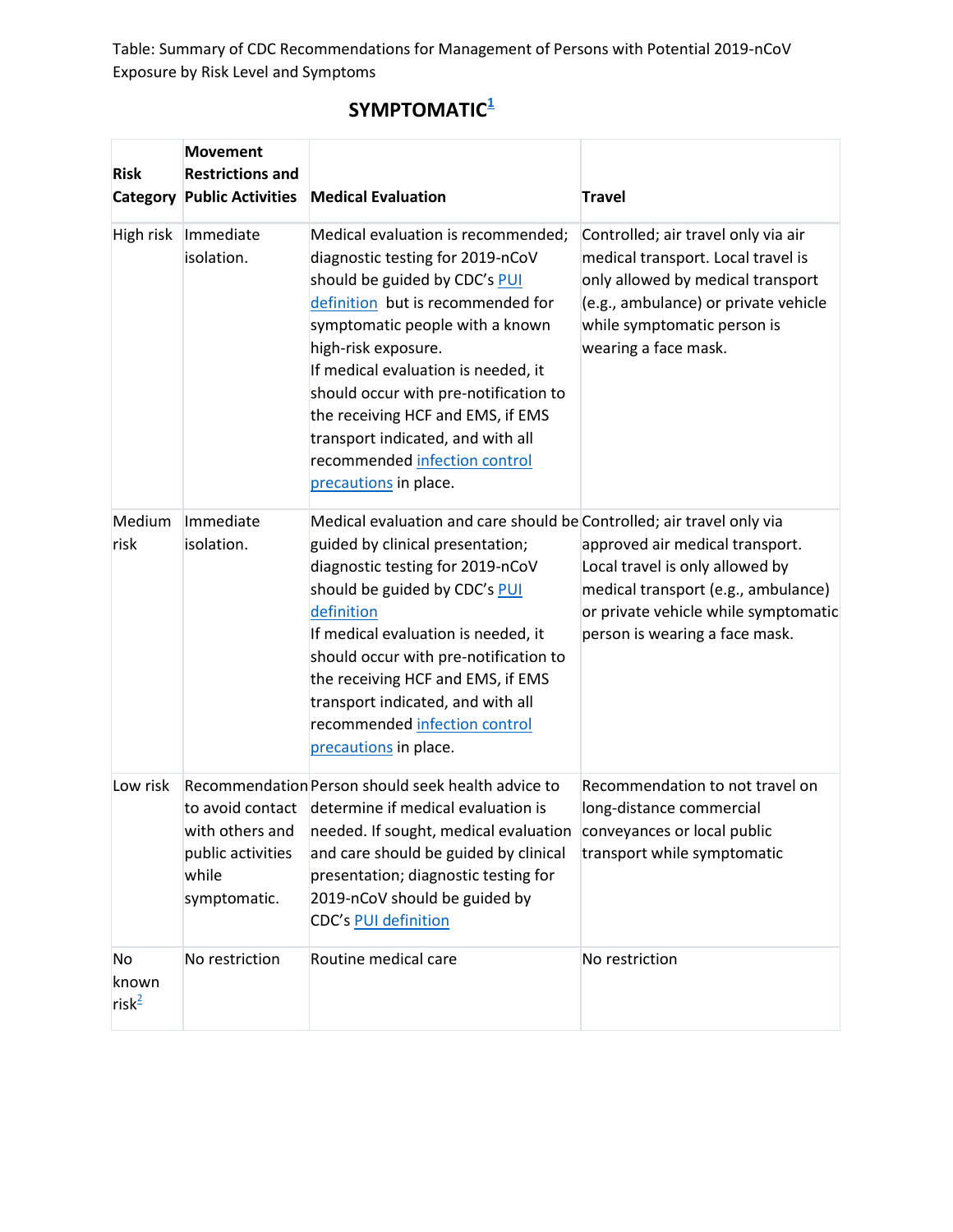# **ASYMPTOMATIC**

Table: Summary of CDC Recommendations for Management of Persons with Potential 2019-nCoV Exposure by Risk Level and Symptoms

| <b>Risk</b>         | <b>Movement Restrictions and</b><br><b>Category Public Activities</b>                                                                                                                            | <b>Monitoring</b>                                                                                 | <b>Travel</b>                                                                                                                                                                                                                                                                                                                                                                           |
|---------------------|--------------------------------------------------------------------------------------------------------------------------------------------------------------------------------------------------|---------------------------------------------------------------------------------------------------|-----------------------------------------------------------------------------------------------------------------------------------------------------------------------------------------------------------------------------------------------------------------------------------------------------------------------------------------------------------------------------------------|
|                     | High risk Remain quarantined (voluntary<br>or under public health orders on<br>a case-by-case basis) in a<br>location to be determined by<br>public health authorities. No<br>public activities. | Daily active monitoring                                                                           | Controlled                                                                                                                                                                                                                                                                                                                                                                              |
| risk                | home or in a comparable<br>setting. Avoid congregate<br>settings, limit public activities<br>and practice social distancing.                                                                     | monitoring with public health<br>supervision<br>All others in this<br>category: Active monitoring | Medium To the extent possible, remain at Travelers from mainland China Recommendation to postpone additional<br>outside Hubei Province with no long-distance travel after they reach their<br>known high-risk exposure: Self- final destination. People who intend to<br>travel should be advised that they might<br>not be able to return if they become<br>symptomatic during travel. |
|                     | Low risk No restriction                                                                                                                                                                          | Self-observation                                                                                  | No restriction                                                                                                                                                                                                                                                                                                                                                                          |
| No<br>known<br>risk | No restriction                                                                                                                                                                                   | None                                                                                              | No restriction                                                                                                                                                                                                                                                                                                                                                                          |

EMS = Emergency medical services

HCF = Healthcare facility

PUI = Patient Under Investigation for 2019-nCoV

 $^{1}$ For the purpose of this document: subjective or measured fever, cough, or difficulty breathing.

<sup>2</sup>No restrictions on travel, movement, or activities due to 2019-nCoV concerns; however, restrictions might be recommended if the person is known or reasonably believed to have another communicable disease that poses a public health threat if others are exposed in community or travel settings.